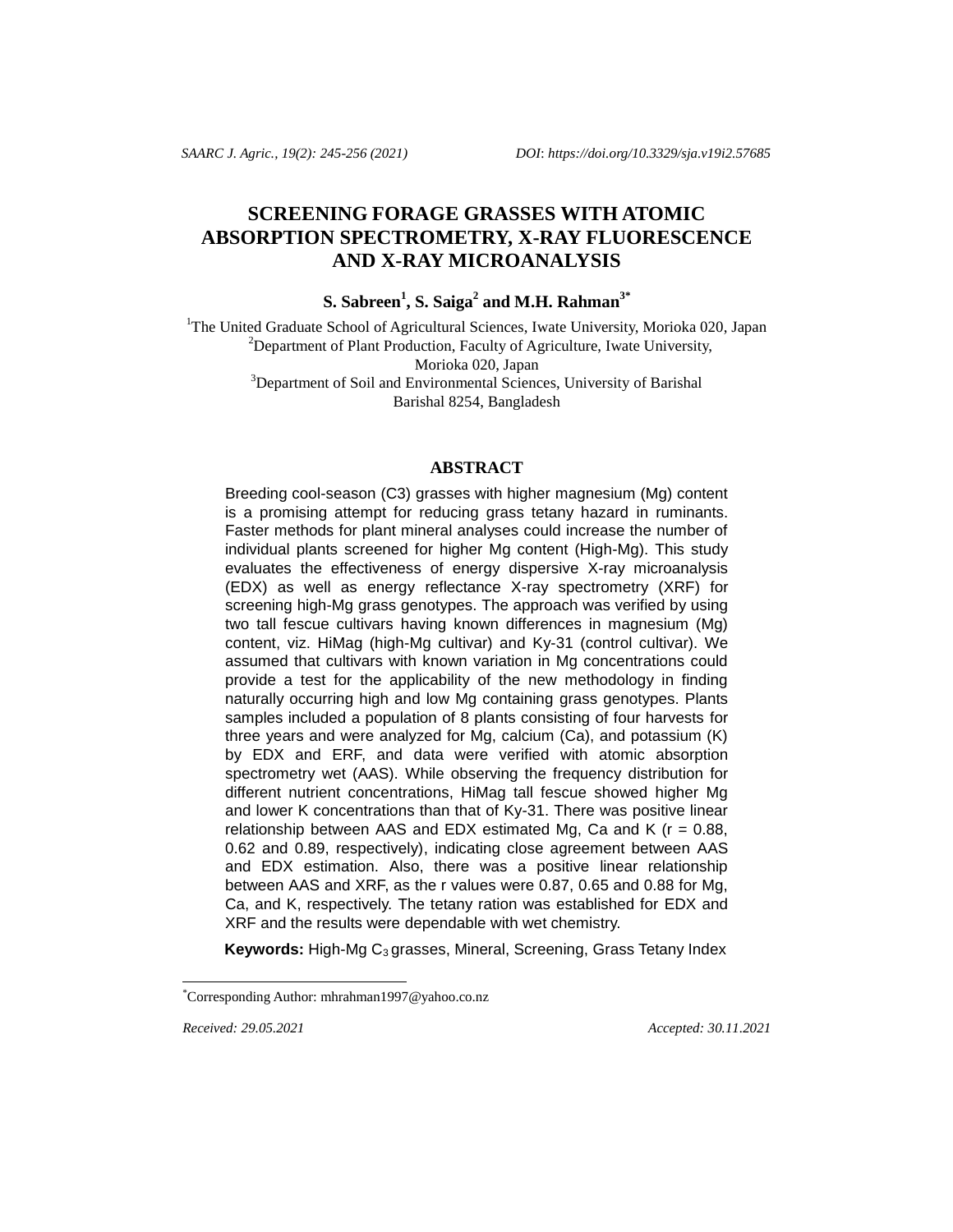#### **INTRODUCTION**

Throughout the world, grass tetany causes economic losses from death or reduced performance of livestock. Grass tetany triggered by nutritional imbalances and related with available K, Ca and Mg concentration in forages (Kemp and t' Hart, 1957). Attempts to reduce or eliminate the incidence of grass tetany have been focused on selective breeding of forages for higher levels of Mg and lower tetany potential (Asay et al., 2001). As a consequence, Magnet Italian ryegrass, Mgwell orchardgrass, and HiMag tall fescue were bred as the high-Mg cultivars of Italian ryegrass, orchardgrass and tall fescue, respectively (Hides and Thomas, 1981; Saiga et al., 2002; Mayland and Sleper, 1993). There is a continued need to breed high-Mg cultivars since the malady of grass tetany causes considerable economic loss in agriculture. Forage breeding programs for improving mineral concentrations are labor and time intensive. More efficient methods for plant analyses for minerals e.g., potassium (K), calcium (Ca) and magnesium (Mg) associated with grass tetany are necessary. Mineral element analyses by conventional methods (e.g. Titrimetric, Flame photometric, Spectrophotometric, AAS) are costly, laborious and time consuming. If faster methods of mineral analyses could be introduced, family selections by forage breeders could be speeded up and the number of individuals screened could be increased (Sleper, 1979).

Atomic absorption spectrometry is a standard and most popular technique for measuring plant nutrients. However, energy dispersive X-ray microanalyzer (EDX) analysis is a rapid method for measuring the chemical composition of plants using ashed samples. Recent research has used EDX for mineral analysis in ashed plant samples (Hodson and Sangster, 2002). Also, applicability of X-ray microanalysis (EDX) to screen orchardgrass individuals for Mg at the seedling stage has been suggested (Saiga et al., 2002). X-ray microanalysis can give the relative density of the selected mineral elements in ashed plant samples (Saiga and Izumi, 1997; Saiga et al., 1997), and thus the values could be used as general guideline for screening. Apart from this, energy reflectance X-ray spectrometry (XRF) data represent the actual mineral element concentration, but with easy sample preparation (Hutton and Norrish, 1977; Norrish and Hutton, 1977). On the other hand, AAS (wet chemistry), a widely used standard method for mineral analysis is expensive, time consuming, laborious and requires lots of attentions. This suggests that EDX and XRF should be efficient method for screening high-Mg genotype. Making comparisons of the EDX and XRF analysis data with AAS can confirm the use of these two methods for the screening of high-Mg plants. In the present study, efficacy of both the methods for mineral analyses was verified by using known high-Mg cultivar of tall fescue (*Festuca arundinacea* Schreb.), named as HiMag comparing with a control tall fescue cultivar Kentucky 31 (Ky-31). Apparently, the differences between these two tall fescue cultivars exists in their Mg content and this will emphasize the suitability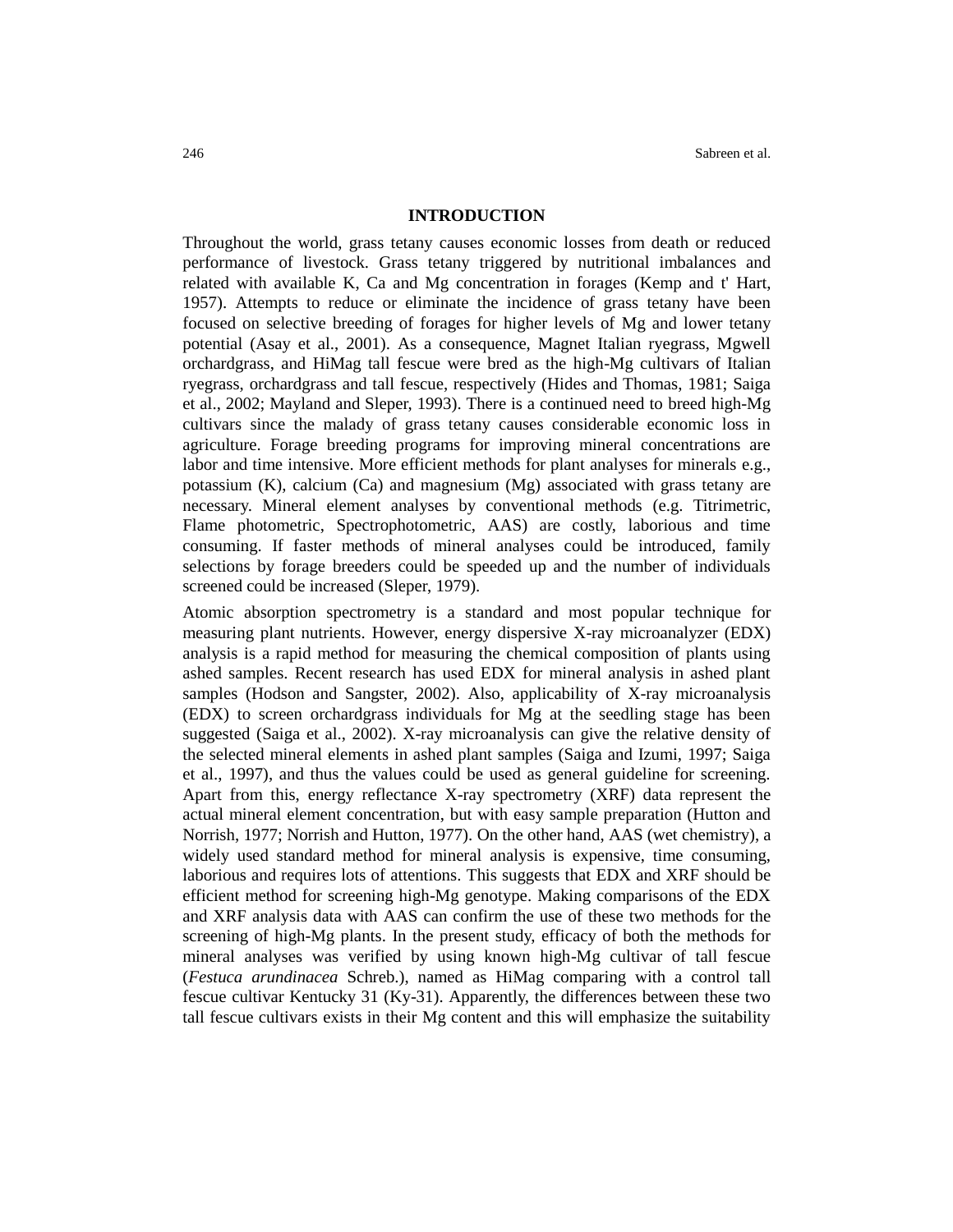of EDX and XRF for determining forage Mg content. In addition to Mg concentrations of Ca and K were also measured as those elements are responsible for tetany risk in ruminant.

# **MATERIALS AND METHODS**

# **Plant materials and growth conditions**

Two tall fescue (*Festuca arundinacea* Schreb.) cultivars consisting high-Mg and control cultivars namely, HiMag and Kentucky 31 (Ky-31), respectively, were used in this study. Germinated seeds of the cultivars were grown in small plastic box containing vermiculite for 70 days in a controlled environment of phytotron. The air temperature of the phytotron was maintained at 25℃ day/15℃ night, and the photoperiod was maintained at 14 h. Relative humidity was approximately 75% and the light intensity was 280-µmol photons  $m^2 s^{-1}$ . Fifty seedlings of similar growth from each cultivar were transplanted in the experimental field (Uedai: Upper grassland: 39°41'59.81"N; 141°09'0.04"E) in Morioka of Iwate University, Morioka, Japan, in a distance of 30 by 40 cm to an area of  $6m^2$ . The soil was characterized as Umbric Andosol, pH 6.0, with exchangeable cations:  $K^+$ , 1.22 cmol<sub>c</sub>/kg; Ca<sup>2+</sup> 22.10 cmol<sub>c</sub>/kg; and  $Mg^{2+}$  4.37 cmol<sub>c</sub>/kg.

# **Plant sampling and field management**

Eight plants from each cultivar were randomly selected for analysis and considered as experimental unit for four harvests. Plants were sampled (6 cm cutting height) at four sampling date of May 28 (Cut 1), June 16 (Cut 2); August 4 (Cut 3) and November 6 (Cut 4), while sampling height of the plants were in the range of 50-60 cm and the plants were in vegetative stage without any heading. After collecting sample, leftover plants in the field were harvested and thrown away. Then dolomite (one metric ton/ha), nitrogen (140 kg/ha),  $P_2O_5$  (280 kg/ha) and  $K_2O$  (140 kg/ha) were applied to the field and left for regrowth for next sampling. Samples from different year (3yrs) and seasons (4 cuts/harvests) were collected to have much environmental influence in the mineral nutrient content of plant population.

# **Nutrient analyses of plant samples**

Plant samples were dried at 70℃ for 48 hours, and ground to pass a 1 mm screen with a cyclone mill. This sample was used for determining Mg, Ca, and K by the three methods. A subsample of dried plant (0.5g) was digested with nitric-perchloric  $(2:1)$  acid mixture (Jackson, 1973) and concentrations of magnesium  $(Mg)$ , calcium (Ca), and potassium (K) in the solutions were analyzed by the Atomic Absorption Spectrophotometer (Perkin Elmer 3300). Each sample was replicated three times and the results were expressed as concentration (% DM) of each cultivar. Dried plant subsamples (1.0g) were ashed in crucibles at 600℃ for 3 hours. Mineral density in the ashed shoot was determined by the energy dispersive X-ray (EDX) analyzer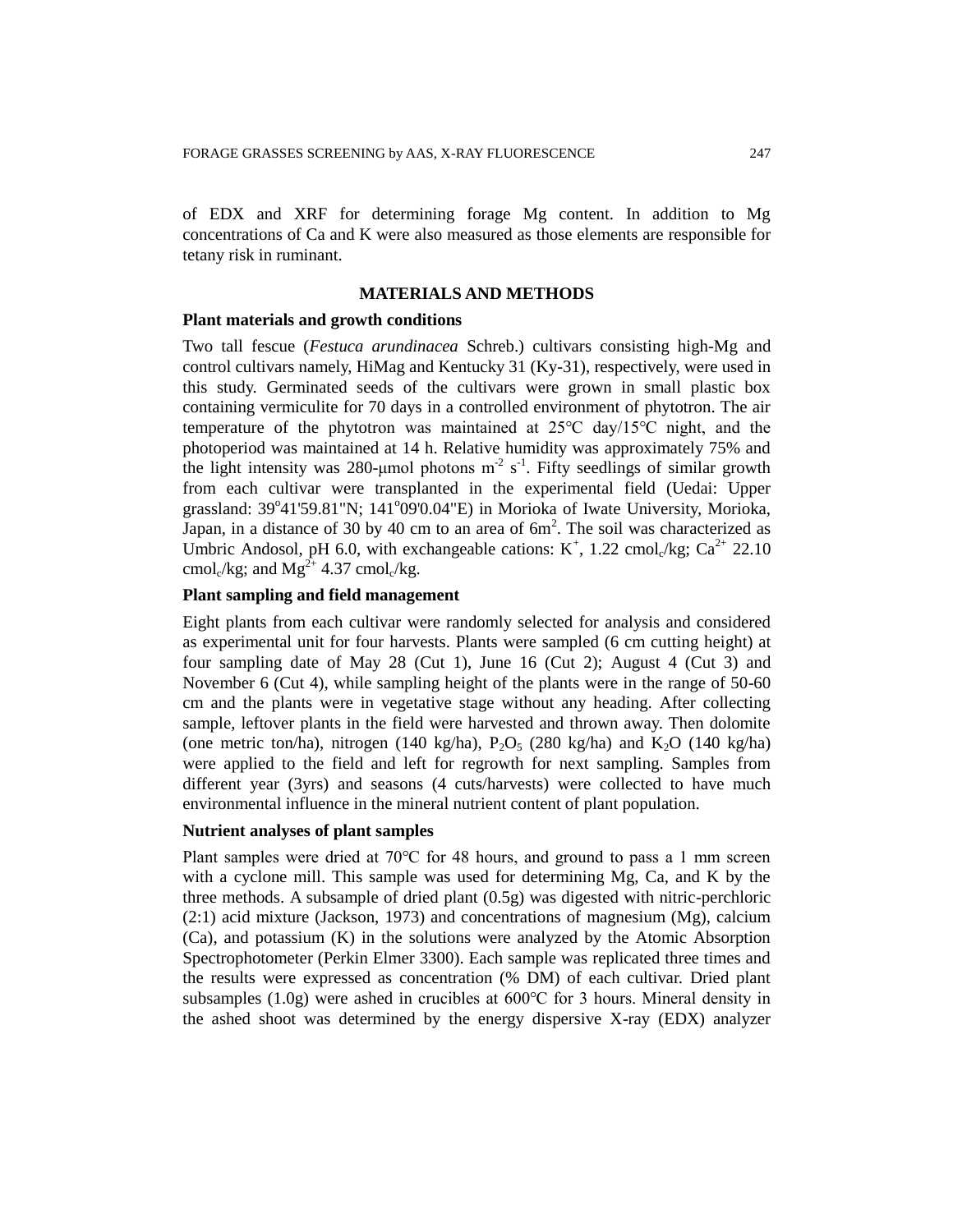(JED-2140) attached with scanning electron microscope (JSM-5800LV) as described by Saiga and Izumi (1997) to investigate the mineral density in plants. The EDX analyzer was used in the scanning mode with the following conditions: raster size 1×1 cm<sup>2</sup> at ×90 magnification; emission current, 79μÅ; accelerating voltage, 15 kV; specimen working distance, 10 mm; tilt angle of 35º; detector to specimen distance, 40 mm; and live time, 100s. Each sample was replicated three times by the EDX analyzer. The results obtained from EDX analyzer were converted to weight % basis.

Each plant subsample of 0.5 to 1.0 g was pressed (with a coherent disc of 2.5 cm) by using 15 tons of pressure to form a pellet with a uniform surface (Rahman and Saiga, 2007a). Experience has shown that some samples give trouble due to swelling if allowed to take up moisture from the air. The pellets should therefore be stored in a desiccator or prepared using plant powder which has been allowed to come to equilibrium with the atmosphere (Rahman and Saiga, 2007b). Magnesium, Ca, and K contents of both sides of the pellet were measured with a live time of 100s by energy reflectance X-ray fluorescence (XRF) spectrometry (JEOL Co., JSX-3200, Element Analyzer) as described by Hutton and Norrish (1977) and Norrish and Hutton (977). Each plant sample was replicated two times and the results were calculated as dry matter percentage (% DM). The results were presented with an average of four harvests.

### **Calculation and statistical analysis**

Grass tetany (GT) index was calculated according to Kemp and 't Hart (1957) based on average data obtained from three methods. Data for mineral element concentrations (as determined by three analytical methods) were used in developing multiple regression equations and calculating standard deviation (SD) and coefficient of variance (CV) by Microsoft Excel. The Tukey test was performed for comparison of means (SAS Institute, Cary, NC, USA). Average data for 3 years and 4 cuts with 8 plants were employed in this study.

### **RESULTS AND DISCUSSION**

Frequency distribution of Mg, Ca and K concentrations as determined by wet chemistry of eight tall fescue samples were presented in Fig 1. We assumed that cultivars with known variation in Mg concentrations could provide a test for the applicability of the new methodology in finding naturally occurring high and low Mg containing grass genotypes. Magnesium concentrations of HiMag tall fescue ranged from 0.30 to 0.54% DM, while that of Ky-31 ranged from 0.15 to 0.30% DM. Calcium concentrations among the populations did not vary distinctly. In the case of K concentrations, the opposite trend to Mg concentrations was observed. The K concentrations of HiMag tall fescue were lower than that of Ky-31. Potassium concentrations of HiMag tall fescue ranged from 1.3 to 2.5% DM while that of Ky-31 ranged from 2.9 to 4.4%. Potassium concentrations in a large number of plants were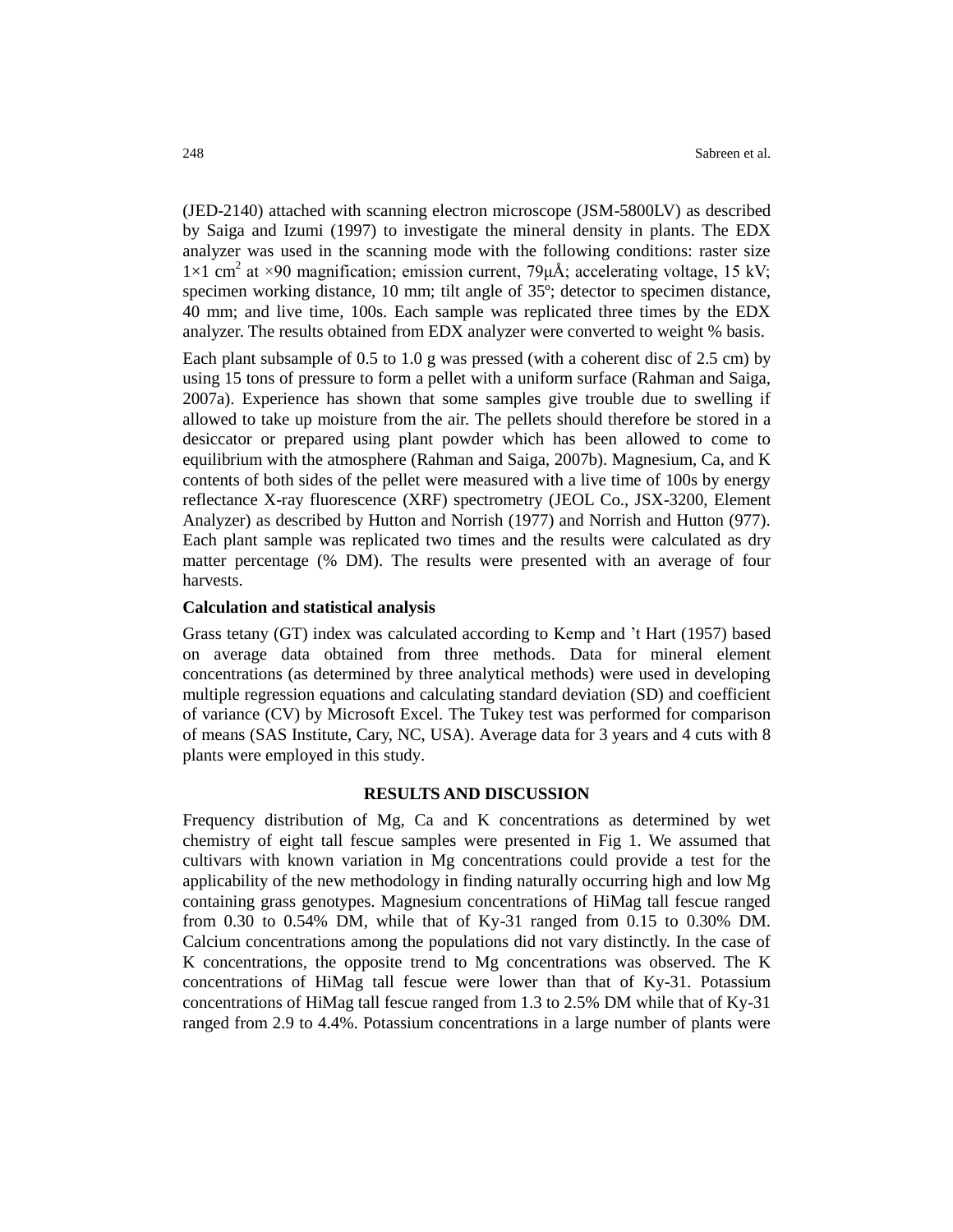distributed from 1.6 to 2.2% DM for HiMag while that of Ky-31 was from 3.5 to 3.8% DM. These results were in correspondence with previous findings (Wilkinson and Mayland, 1997; Sabreen et al., 2003; Sabreen and Saiga, 2004; Sabreen et al., 2004).



Figure 1. Frequency distribution for Mg, Ca, and K concentrations of eighty plants of two tall fescue cultivars as determined by wet chemistry.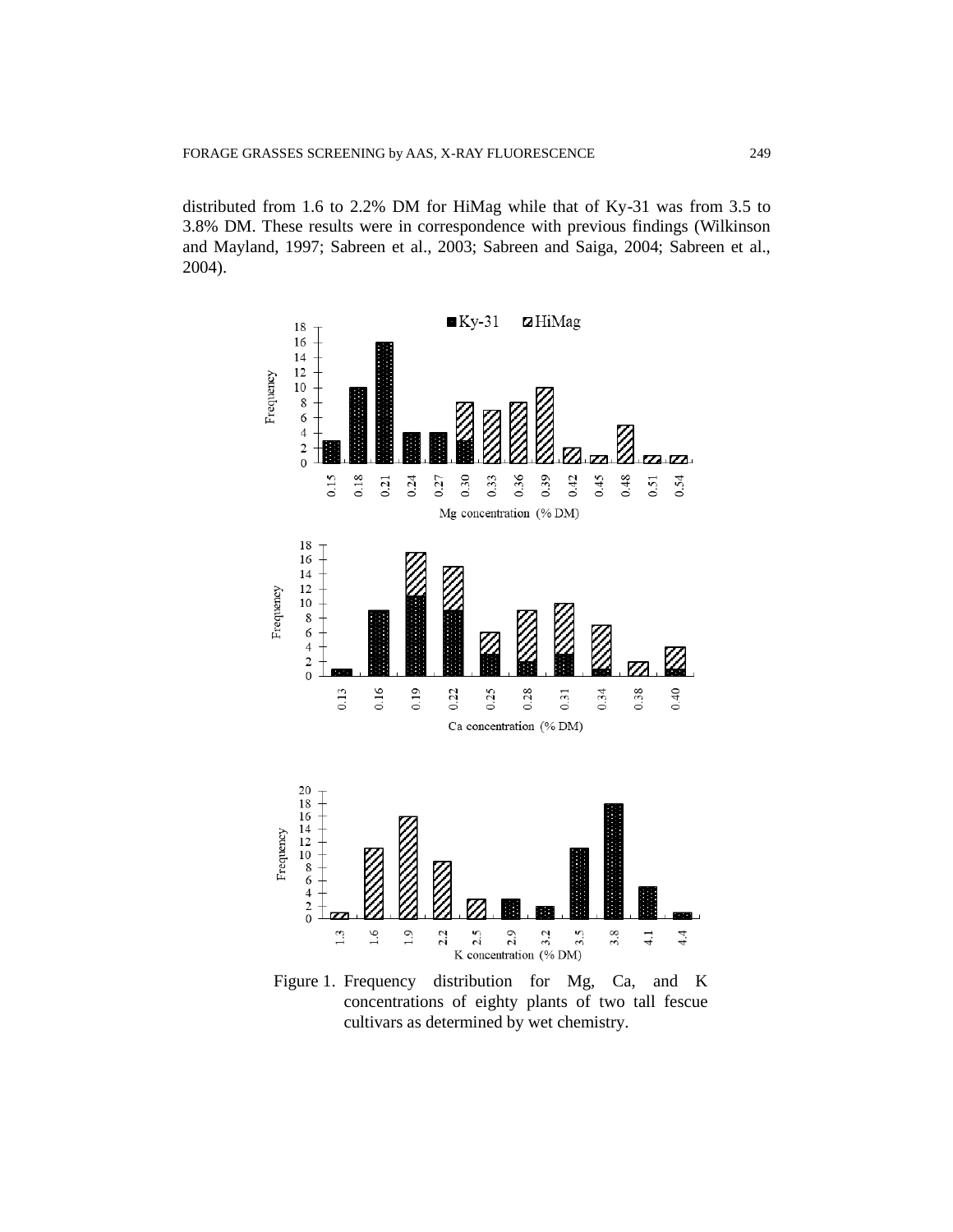The known high-Mg cultivar HiMag tall fescue was compared with Ky-31 to test the effectiveness of EDX and XRF analysis for screening high-Mg genotypes. Considering wet chemistry as a standard method both EDX and XRF analysis data were verified. Statistical data and equation calibration statistics for elemental concentrations determined by various analytical methods were shown in Table 1.

| Element | Analytical method | Forage  | Range           | Mean  | SD <sup>1</sup> | $CV(%)^2$ |
|---------|-------------------|---------|-----------------|-------|-----------------|-----------|
| Mg      | Wet chemistry     | High-Mg | 0.165-0.540     | 0.306 | 0.10            | 32.66     |
|         |                   | $Ky-31$ | 0.211-0.641     | 0.341 | 0.11            | 35.56     |
|         | <b>EDX</b>        | High-Mg | 0.261-1.258     | 0.591 | 0.26            | 40.58     |
|         |                   | $Ky-31$ | 0.299-1.321     | 0.348 | 0.29            | 41.24     |
|         | <b>XRF</b>        | High-Mg | $0.145 - 0.697$ | 0.298 | 0.14            | 38.48     |
|         |                   | $Ky-31$ | 0.154-0.769     | 0.435 | 0.15            | 36.01     |
| Ca      | Wet chemistry     | High-Mg | 0.144-0.421     | 0.264 | 0.07            | 26.50     |
|         |                   | $Ky-31$ | 0.154-0.434     | 0.275 | 0.10            | 28.32     |
|         | <b>EDX</b>        | High-Mg | 0.703-1.335     | 0.929 | 0.16            | 17.23     |
|         |                   | $Ky-31$ | $0.777 - 1.446$ | 0.909 | 0.14            | 15.21     |
|         | <b>XRF</b>        | High-Mg | 0.218-0.649     | 0.369 | 0.10            | 25.16     |
|         |                   | $Ky-31$ | 0.245-0.687     | 0.341 | 0.12            | 26.24     |
| K       | Wet chemistry     | High-Mg | 1.347-4.472     | 2.880 | 0.92            | 31.94     |
|         |                   | $Ky-31$ | 1.457-4.997     | 3.714 | 0.99            | 32.24     |
|         | <b>EDX</b>        | High-Mg | 3.057-7.057     | 6.884 | 1.07            | 21.91     |
|         |                   | $Ky-31$ | 3.554-7.152     | 6.485 | 1.12            | 22.14     |
|         | <b>XRF</b>        | High-Mg | 1.559-5.289     | 3.166 | 0.97            | 30.64     |
|         |                   | $Ky-31$ | 1.614-5.352     | 4.655 | 0.98            | 31.21     |

Table 1. Statistical data ( $n = 96$ ) for Mg, Ca and K concentrations (%DM) of two tall fescue cultivars as determined by AAS, EDX and XRF.

<sup>1</sup>Standard deviation; <sup>2</sup>Coefficient of variance.

Magnesium concentrations for high Mg fodder as determined by wet chemistry ranged from 0.165 to 0.540% DM (average 0.306% DM). Corresponding values for Ca and K were 0.144 to 0.421% DM (average 0.264 %DM), and 1.347 to 4.472% DM (average 2.880% DM). The corresponding EDX data for Mg, Ca and K concentrations were 0.591, 0.929 and 6.884 weight%, respectively. On the other hand, the corresponding XRF values for average Mg, Ca and K concentrations were 0.298, 0.369 and 3.166 %DM, respectively. Means and standard deviations are listed to show the concentration level and variation among analytical methods.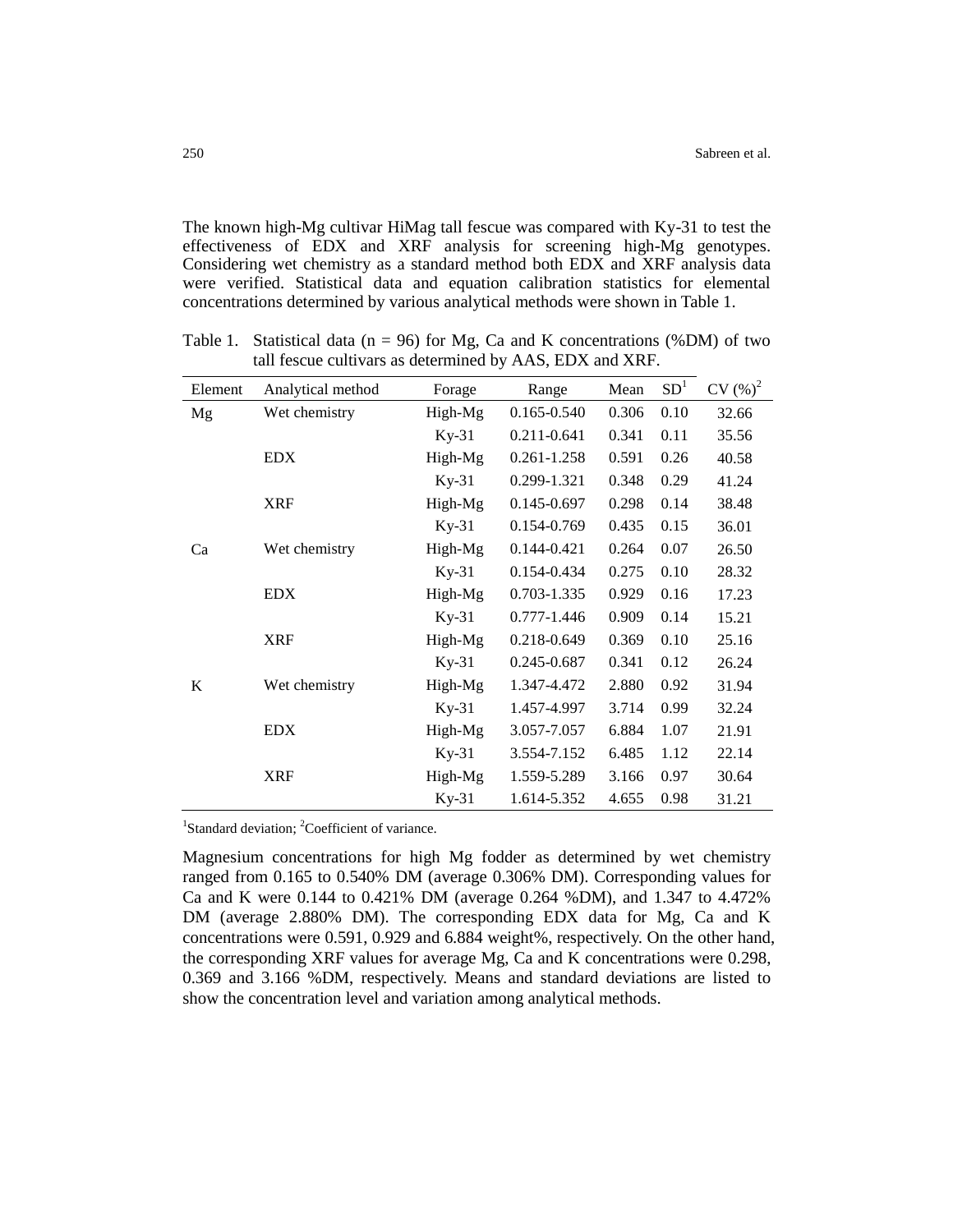

Figure 2. Relationship between wet chemistry estimated Mg, Ca and K concentrations and EDX estimated Mg, Ca and K content for eight plants of two tall fescue cultivars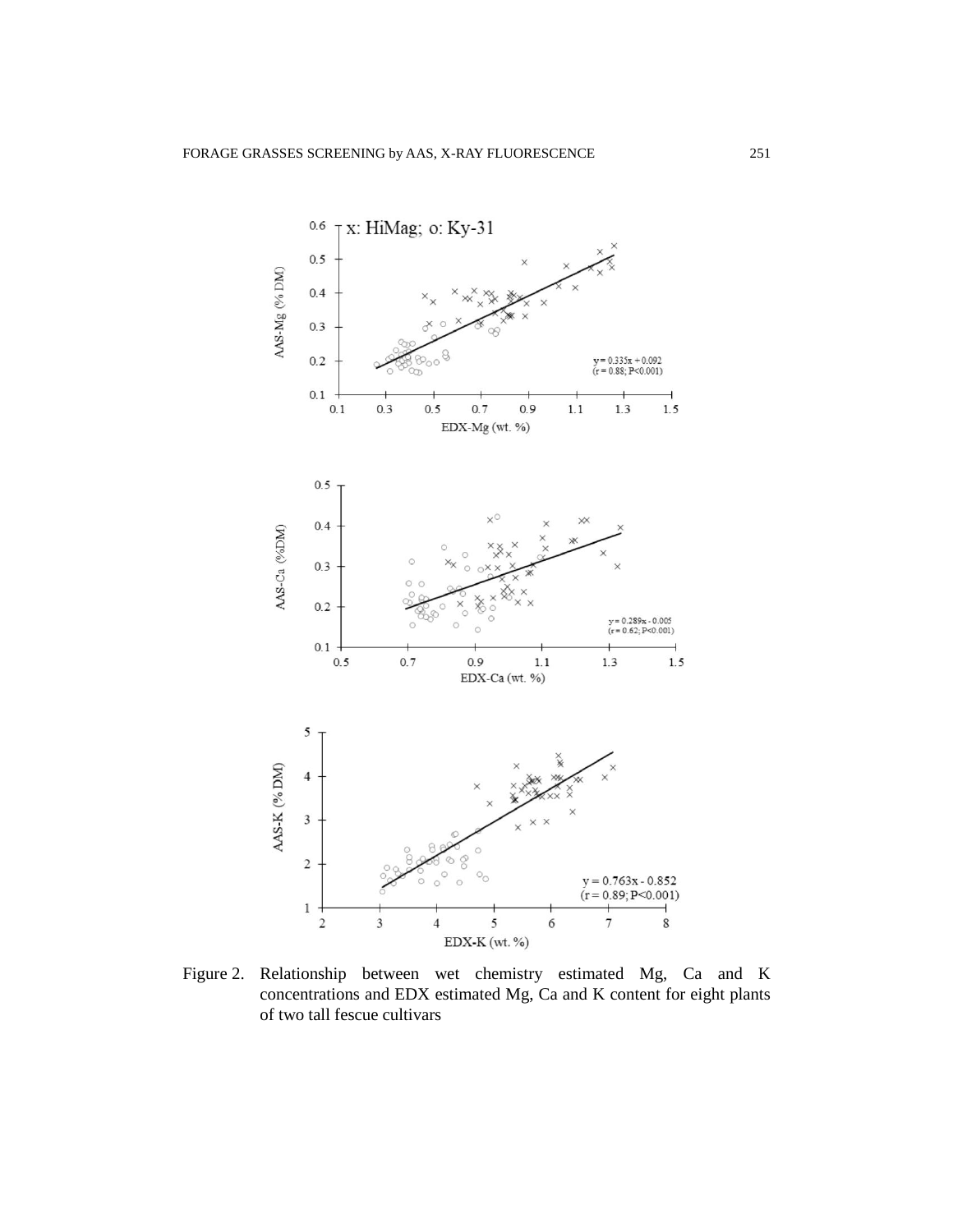X-ray microanalysis allows the use of small amounts of plant sample without the destruction of the whole plant. Efficient use of X-ray microanalysis for screening high-Mg plants can shortened the time consumed for mineral analysis for improving mineral concentrations of forage plants. The relationship between wet chemistry and EDX estimated Mg, Ca and K concentrations were shown in Fig. 2. Correlation coefficients for Mg, Ca, and K were  $r = 0.88, 0.62,$  and 0.89, respectively. This indicates the positive linear relationship between wet chemistry and EDX estimated Mg, Ca and K. Thus, close agreement between wet chemistry and EDX estimation is apparent. Apart from this, the slope for Mg and Ca was deviated from one, even though that of K was close to one. The result suggests that by using the regression equations for Mg, Ca and K effective screening for high-Mg plants can be done, as the r values were high.

The EDX estimated Mg, Ca and K is an indication of the proportion of these three mineral elements responsible for grass tetany. If the balance among these three elements is disturbed forage has increased possibility of causing grass tetany (Sleper et al., 1989). This emphasizes the importance of determining the proportion of these elements while screening high-Mg plants. The coefficient of variance inferred that even though EDX cannot estimate the exact mineral concentration this method is efficient enough to screen high-Mg genotypes if the difference within the population for Mg is large (Table 1).

The relationship between wet chemistry and XRF estimated Mg, Ca and K was shown in Fig. 3. There was a positive linear relationship between wet chemistry and ERF, and the correlation coefficient (r) values were 0.87, 0.65 and 0.88 for Mg, Ca, and K, respectively. A good calibration equation should result in a slope very close to 1.0, and this is the case for Ca (slope  $= 0.88$ ) and K (slope  $= 0.92$ ), while Mg had a slope of 0.60. These data indicate that the equations for Ca and K had accuracy (low bias) and precision and provided good estimates of validation samples (slope near 1.0). However, the slope for Mg was deviated from one, the intercept is near zero. This may have been due to the distinct variation for Mg concentration between high-Mg (HiMag) and control (Ky-31) cultivar of tall fescue. High correlation coefficient value for Mg is ( $r = 0.87$ ) indicates the applicability of XRF analysis for screening high-Mg plants. The efficiency and dependability of X-ray fluorescence (XRF) spectroscopy to analyze macro- and micronutrients in pea (*Pisum sativum* L.) seeds were performed by Bamrah et al. (2019). They observed that the  $R^2$  value was more than 0.85 for all studied elements except K  $(0.54)$ . Based on the results they conferred that the using XRF for elements analysis is compatible with AAS method.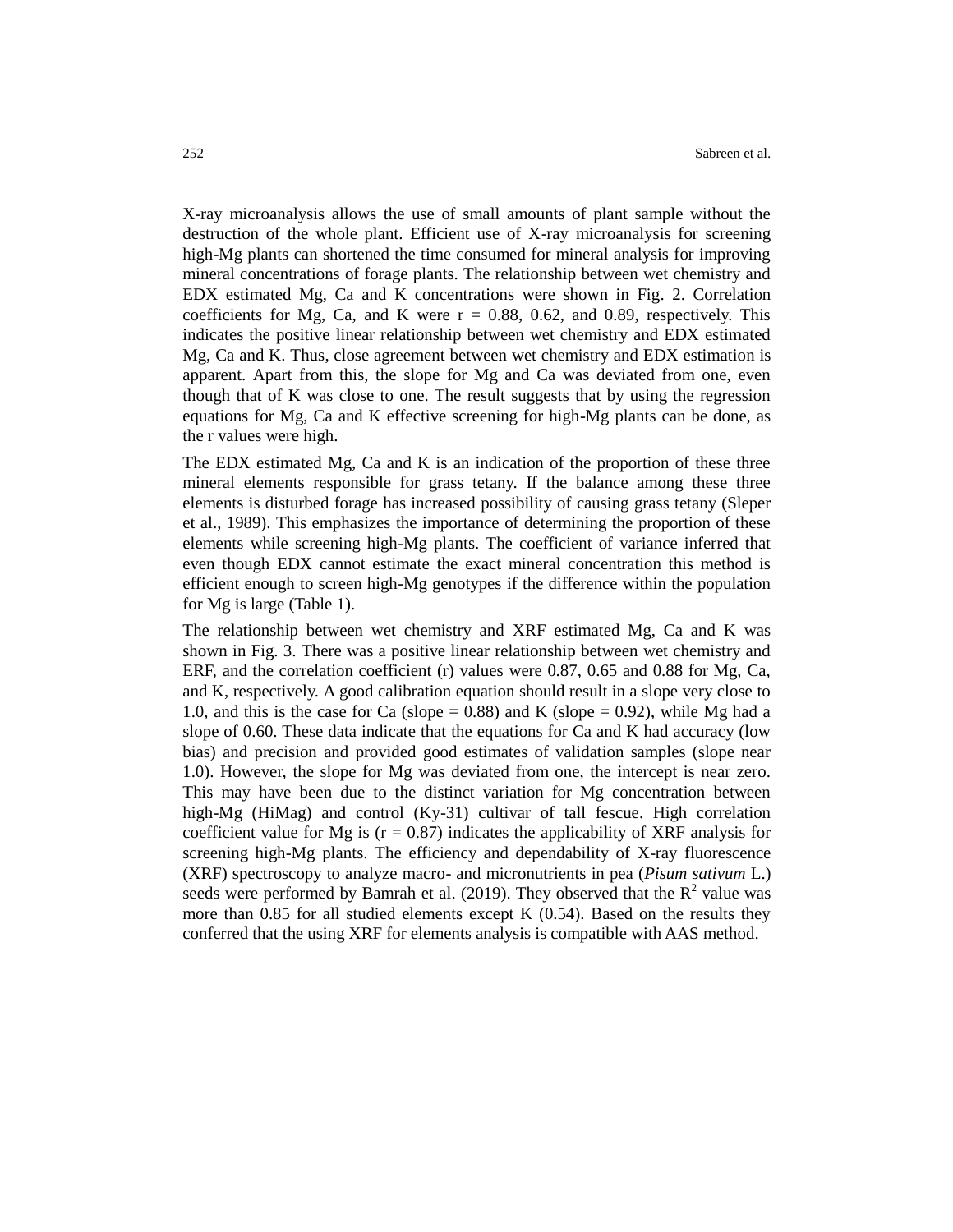

Figure 3. Relationship between wet chemistry estimated Mg, Ca and K concentrations and ERF estimated Ma, Ca and K content for eight plants for two tall fescue cultivars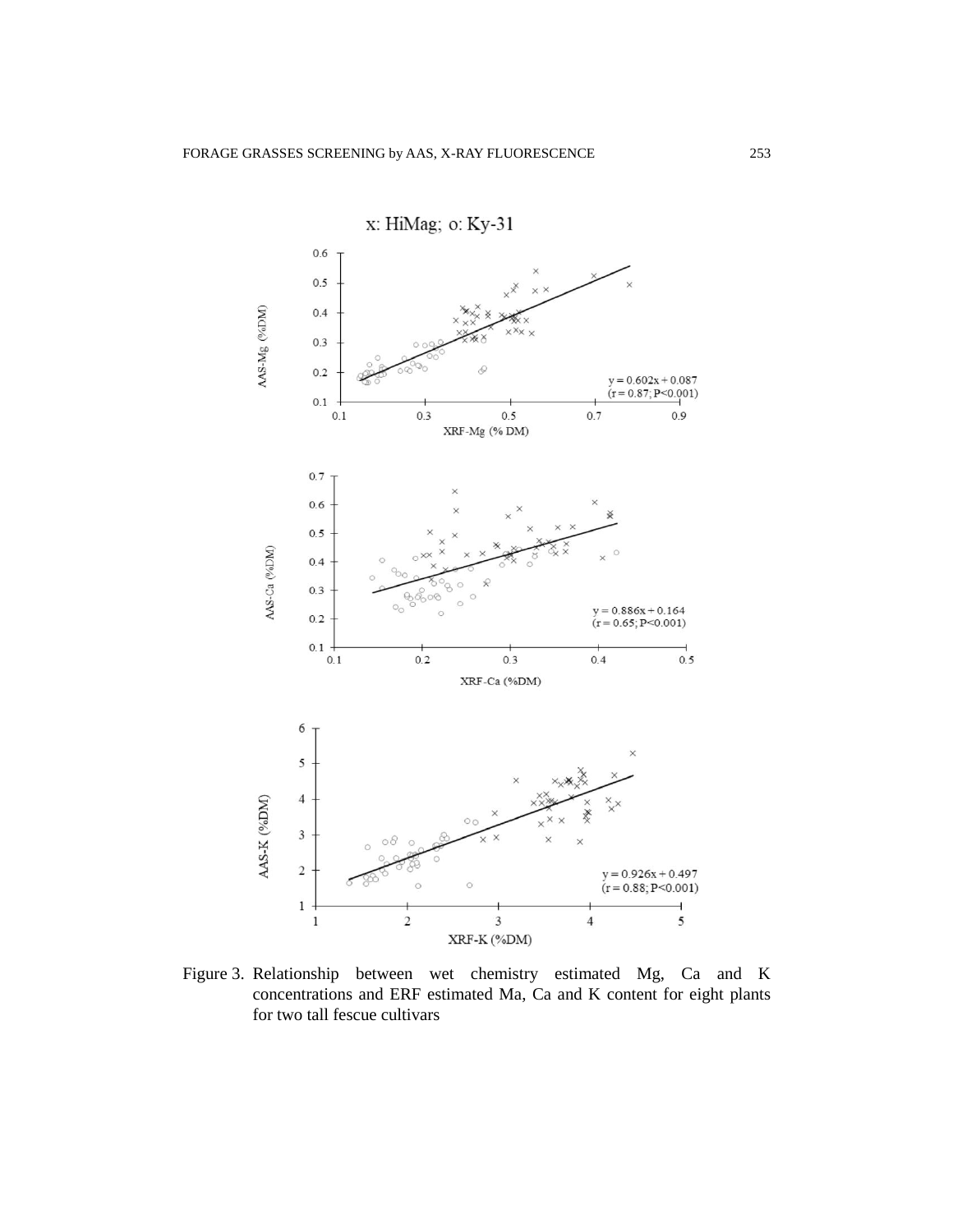The grass tetany (GT) index calculation was done as  $GT = K/Ca+Mg$  (Table 2) with average data for four cuts of eight plant for each cultivar reared for three years. The highest values for GT index were observed for AAS methods, followed by XRF and the lowest GT index were recorded for EDX. Irrespective of methods higher grass tetany index was recorded in Ky-31 compared to High-Mg cultivar.

| Analytical method | Forage  | $K/Ca+Mg$ | SD <sup>2</sup> | CV, % <sup>3</sup> |
|-------------------|---------|-----------|-----------------|--------------------|
| AAS               | High-Mg | 1.91      | 0.25            | 11.87              |
|                   | $Ky-31$ | 2.26      |                 |                    |
| <b>EDX</b>        | High-Mg | 1.85      | 0.27            | 13.17              |
|                   | $Ky-31$ | 2.23      |                 |                    |
| <b>XRF</b>        | High-Mg | 1.88      | 0.25            | 12.36              |
|                   | $Ky-31$ | 2.24      |                 |                    |
| AAS               | High-Mg | 1.91      | 0.03            | 1.60               |
| <b>EDX</b>        | High-Mg | 1.85      |                 |                    |
| <b>XRF</b>        | High-Mg | 1.88      |                 |                    |
| AAS               | $Ky-31$ | 2.26      | 0.02            | 0.68               |
| <b>EDX</b>        | $Ky-31$ | 2.23      |                 |                    |
| <b>XRF</b>        | $Ky-31$ | 2.24      |                 |                    |

Table 2. Grass tetany index of two tall fescue cultivars<sup>1</sup>

<sup>1</sup>Average of eight plants for 4 cuts with 3 growing seasons;

<sup>2</sup>Standard deviation; <sup>3</sup>Coefficient of variance.

The ranges of variation of values of the coefficient of variation (CV) differ among the different methods (Table 1) for nutrients and their ratios (Table 2). Irrespective of grass cultivars CV for Mg, Ca and K measured by different methods can be arranged as  $EDX > XRF > AAS$ ,  $AAS > XRF > EDX$  and  $AAS \geq XRF > EDX$ , respectively (Table 1). Regardless of grass cultivars the values of CV tetany index were arranged as EDX> XRF> AAS whereas irrespective of methods the value of CV can be arranged as High-Mg> Ky-31 (Table 2). The values of CV for Mg, Ca and K were higher than their ratio, K/Ca+Mg. The coefficient of variations for nutrient ratio were 1.6% and 0.68% for High-Mg and Ky-31, respectively, for different methods (Table 2).

The coefficient of variation (CV) is close to zero suggests that there is a high precision of the sample's central tendency, i.e., the variability of the parameters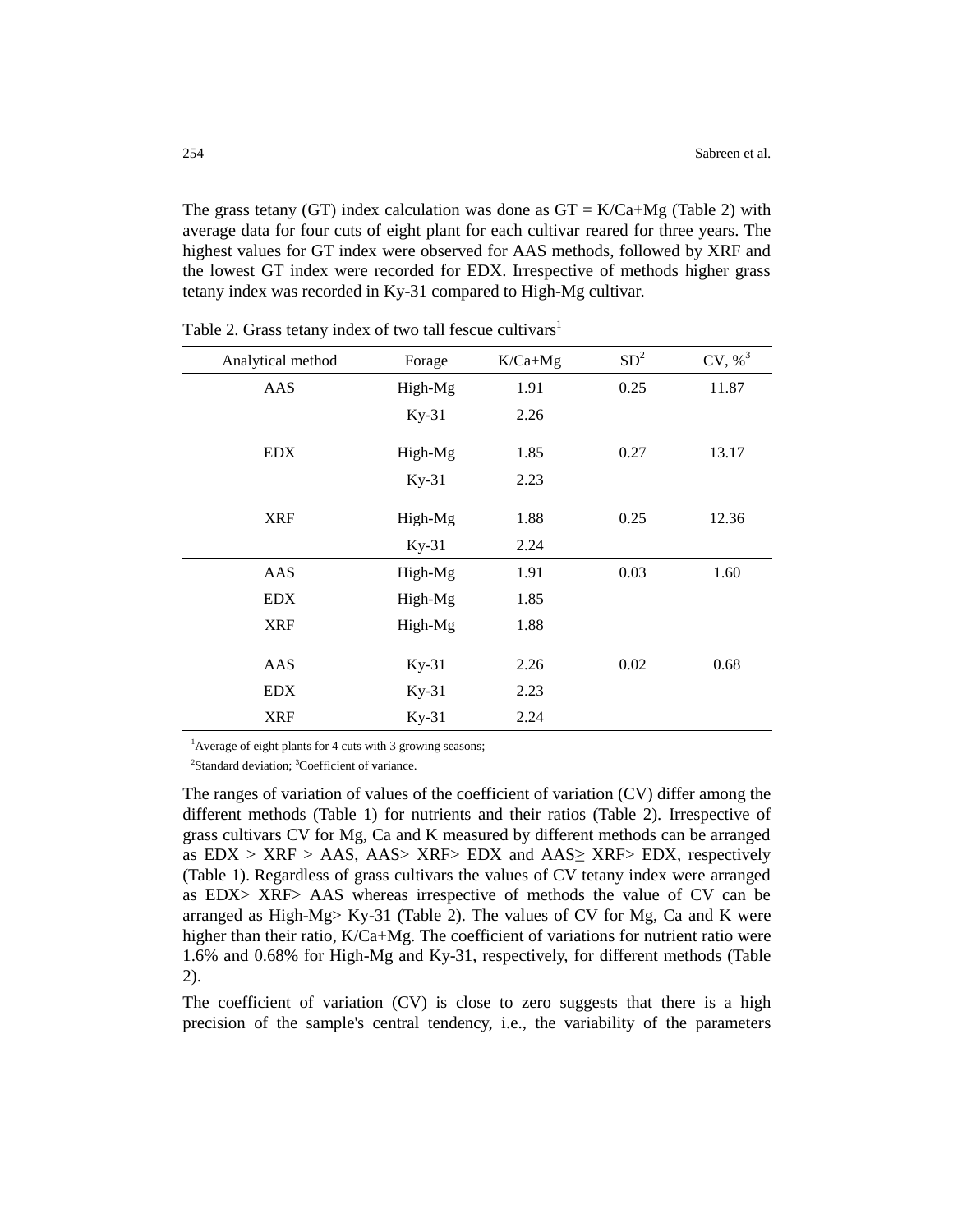measured by different methods is very low. Even though the results from EDX and/or XRF were well suited with AAS method, nevertheless, it could be recommended that the more replications are required in the nutrients analysis with EDX and/or XRF which will give reasonably concord results with AAS.

### **CONCLUSION**

For EDX analyzer the advantage is that less skill is required to ash and analyze the samples without destroying the whole plant. Additionally, XRF has advantage of requiring less time and expertise to grind and analyze the sample. Apart from this, mineral analyses by wet chemistry can be time consuming and expensive. Also, wet chemical analysis for a large number of samples can be tedious, thus increasing error in mineral analyses data. When samples are included in the calibration equations from years and population varied in mineral concentrations, the calibration was precise enough to screen high-Mg plants of tall fescue. Therefore, this study offers the promise of a rapid and relatively inexpensive means of screening forage plants for higher Mg content by using EDX and XRF. The next step in evaluating these techniques is to use samples, which include several high-Mg cultivars from various species.

### **ACKNOWLEDGEMENT**

Authors are very grateful to Dr. M J Hodson (Oxford Brookes University, Headington, UK) for his valuable comments and critical reading of the manuscript. Thanks are extended to Dr. H F Mayland (USDA-ARS, Kimberly, Idaho, USA) for his kind cooperation and valuable suggestions during conducting the experiment.

### **REFERENCES**

- Asay, K.H., Mayland, H.F., Jefferson, P.G., Berdahl, J.D., Karn, J.F. and Waldron. B.L. (2001). Parent-progeny relationships and genotype x environment effects for factors associated with grass tetany and forage quality in Russian wildrye. *Crop Science*, 41: 1478-1484.
- Bamrah, R.K., Vijayan, P., Karunakaran, C., Muir, D., Hallin, E., Stobbs, J., Goetz, B., Nickerson, M., Tanino, K. and Warkentin T.D. (2019). Evaluation of x-ray fluorescence spectroscopy as a tool for nutrient analysis of pea seeds. *Crop Science*, 59: 2689-2700.
- Hides, D.H. and Thomas, T.A. (1981). Variation in the magnesium content of grasses and its improvement by selection. *Journal of Science, Food and Agriculture*, 32: 990-991.
- Hodson, M.J. and Sangster, A.G. (2002). X-ray microanalytical studies of mineral localization in the needles of white pine (*Pinus strobes* L.). *Annals Botany*, 89: 367-374.
- Hutton, J.T. and Norrish, K. (1977). Plant analyses by x-ray spectrometry. II Elements of atomic number greater than 20. *X-ray Spectrometry*, 6: 12-17.
- Jackson, M.L. (1973). Soil Chemical Analysis. Prentice Hall of India Pvt. Ltd., New Delhi.
- Kemp, A. and 't Hart, M. L. (1957). Grass tetany in grazing milking cows. *Netherlands Journal of Agricultural Science*, 5: 4-17.